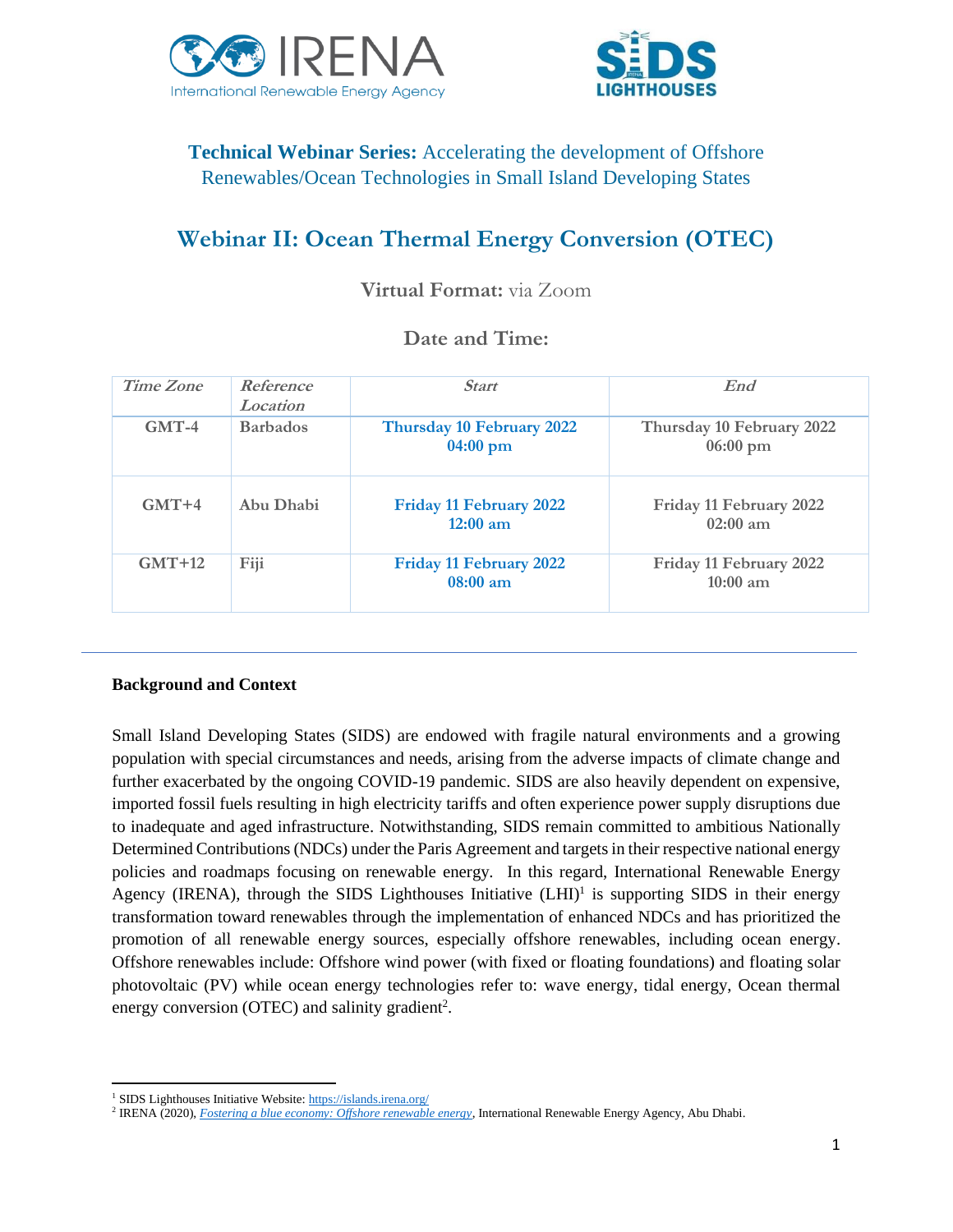



As the custodians of vast ocean spaces, SIDS have recognized the significant potential of harnessing ocean energy to transform their economies and provide a pathway to meet their Sustainable Development Goals (SDGs) and Paris Agreement commitments through the decarbonization of the power sector and other enduse applications<sup>3,4</sup>. In addition to providing electricity, ocean energy can bring a multitude of socioeconomic benefits to SIDS and coastal communities such as job creation, improved livelihoods, local value chains and enhanced synergies among blue economy actors<sup>5</sup>. Another key benefit of ocean energy technology is their high predictability which makes them well-suited to complement variable renewable energy sources such as wind and solar photovoltaic (PV).

According to IRENA's 1.5°C Scenario<sup>6</sup>, installed capacity of ocean energy could reach 72 GW of installed capacity by 2030<sup>7</sup>. However, over the last decade, growth in the sector has been slower than expected. Ocean energy technologies are still in developmental stages, with most technologies in the prototype phase and some just reaching commercialization<sup>8</sup>. In particular, the market introduction of these technologies in SIDS face several barriers, related to small market size, high costs and risks associated with renewable energy investment, as well as other limitations related to data availability, policy and regulation, research and development, capacity building and access to finance. Most importantly, SIDS have reiterated the urgent need for increased private sector engagement as well as financial and technical support to assess and develop their ocean potential through suitable and sustainable ocean technologies.<sup>9</sup>

In response to the request from its Members to accelerate the uptake of offshore renewables, IRENA has established a Collaborative Framework on Ocean Energy/Offshore Renewables which serves as an effective vehicle for dialogue, co-operation and coordinated action among stakeholders. In light of this, IRENA is hosting a three (3) part Technical Webinar Series on the development of Ocean Energy Technologies which can be considered by SIDS. The Webinar Series provides an opportunity for those at the forefront to present the latest knowledge and discuss issues pertinent to accelerating the development and deployment of:

- i. Offshore Wind and Floating Solar Photovoltaic (PV)
- ii. Ocean Thermal Energy Conversion (OTEC)
- iii. Wave and Tidal Energy

### *Webinar I: Offshore Wind and Floating Solar PV*

**Offshore wind** has now become cost-competitive with conventional forms of electricity generation in many settings. Developments in wind turbine technologies as well as in foundations, installation, access, operation and system integration have permitted moves into deeper waters, further from shore, to reach larger sites with better wind resources. Despite the progress made, the offshore wind sector must continue to reduce costs, pursue research, development and demonstration (RD&D) efforts, especially for floating

<sup>3</sup> [SIDS High-Level Dialogue:](https://www.irena.org/events/2020/Jun/SIDS-High-Level-Dialogue-with-AOSIS) *Accelerating Energy Transition in Small Island Developing States to Stimulate Post-Pandemic Recovery*, 01 -02 June 2020, Virtual.

<sup>4</sup> SIDS High- [Level Dialogue:](https://www.irena.org/events/2020/Sep/Energy-Transformation-in-Small-Island-Developing-States) *Energy Transformation in Small Island Developing States*, 15 September 2020, Virtual.

<sup>5</sup> IRENA (2020), *[Fostering a blue economy: Offshore renewable energy](https://www.irena.org/publications/2020/Dec/Fostering-a-blue-economy-Offshore-renewable-energy)*, International Renewable Energy Agency, Abu Dhabi

<sup>6</sup> IRENA (2021), *[World energy transitions outlook: 1.5°C pathway](https://www.irena.org/publications/2021/Jun/World-Energy-Transitions-Outlook)*, International Renewable Energy Agency, Abu Dhabi.

<sup>7</sup> IRENA (2021), *[Offshore renewables: An action agenda for deployment](https://irena.org/publications/2021/Jul/Offshore-Renewables-An-Action-Agenda-for-Deployment)*, International Renewable Energy Agency, Abu Dhabi.

<sup>8</sup> IRENA (2020), *[Innovation outlook: Ocean energy technologies](https://www.irena.org/publications/2020/Dec/Innovation-Outlook-Ocean-Energy-Technologies)*, International Renewable Energy Agency, Abu Dhabi.

<sup>9</sup> [SIDS Global Business Network Virtual Forum:](https://www.un.org/ohrlls/zh/node/1882) *Leveraging Partnerships for the Sustainable Development of Ocean Energy in Small Island Developing States*, 30 -31 March 2021, Virtual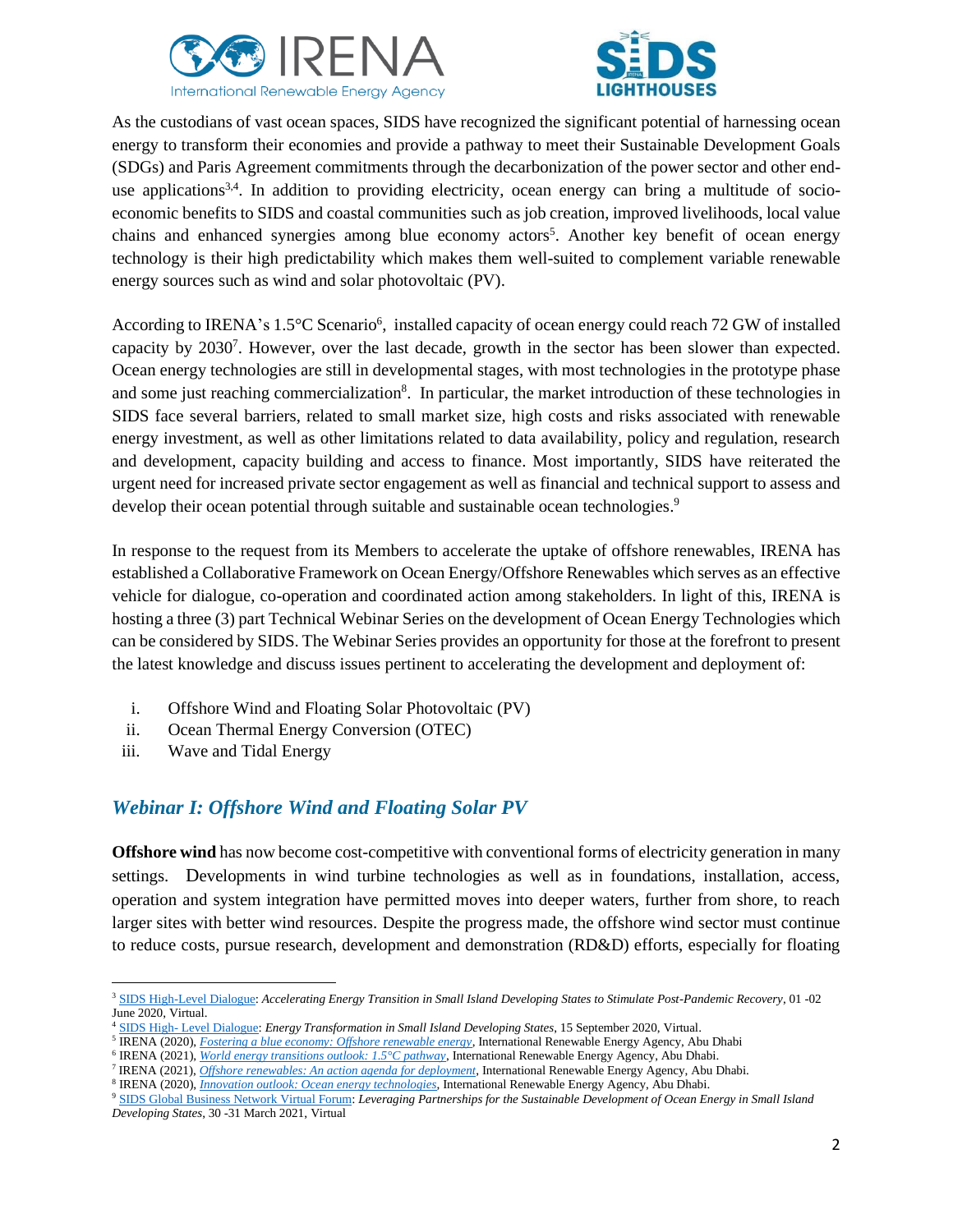



foundations, ease its integration into onshore grid systems, improve its cooperation and coordination among all stakeholders using marine resources and expand the markets that it is able to address, while preserving its focus on the environmental impacts, health and safety  $10$ .

For SIDS, access to a stronger and more consistent wind resource as well as the potential for reducing visual impact and concerns relating to competition for land use, provides sound rationale for its deployment. In addition, offshore wind farms can be built quickly, at gigawatt-scale, close to densely populated coastal areas, making it an important addition to the portfolio of technologies to decarbonize the energy sector in a cost-effective manner. With continued technical advancements, innovation and cost reductions, offshore wind is anticipated to grow from a new commercial technology to an industrialized component of the global energy mix.

**Floating solar PV** is an emerging technology with the potential for rapid growth. The demand for floating solar PV is expanding, especially on islands as the cost of the water surface is generally lower than the cost of land. Currently, most activity on floating PV relates to freshwater artificial reservoirs. Notwithstanding, the combined use of offshore solar PV with offshore wind is possible, because the solar panels can float between the wind turbines at sea, resulting in a hybrid system that can provide more stable power for the  $grid<sup>11</sup>$ .

This Webinar will discuss the key advancements in offshore wind and floating solar PV technologies and will feature representatives from SIDS, financial institutions and development partners who have prioritized offshore wind and floating solar PV as viable offshore renewable technologies in the short to medium horizon.

### *Webinar II: Ocean Thermal Energy Conversion*

**Ocean Thermal Energy Conversion (OTEC)** is a process that can produce electricity by using the temperature difference between deep cold ocean water and warm shallow or surface waters. Studies have shown that the African and Indian coast, the tropical west and south-eastern coasts of the Americas, and many Caribbean and Pacific islands have sea surface temperature of 25°C to 30°C which are conducive to OTEC. More specifically, most Caribbean and Pacific countries have the required temperature degrees between 1-10 km of their coastline. Similarly, many African SIDS have viable OTEC resources within less than 25 km of their coastline. As such, OTEC has been regarded as the most suitable, and economically viable for island countries and remote island states in tropical seas where generation can be combined with other functions, such as air-conditioning and freshwater production. Overall, the potential of OTEC has been estimated at 44 000 TWh annually which represents almost two thirds of the global ocean energy potential<sup>12</sup>. In addition, OTEC provides constant, steady power without energy storage requirements and is also dispatchable. Notwithstanding, the siting of OTEC projects, the viability of small scale (1 megawatt, MW) plants, environmental impact as result of changing temperatures and construction and planning processes for OTEC are key considerations<sup>13</sup>.

<sup>10</sup> IRENA (2016). *[Innovation Outlook](ps://www.irena.org/publications/2016/oct/innovation-outlook-offshore-wind) - Offshore Wind*. International Renewable Energy Agency, Abu Dhabi

<sup>11</sup> IRENA (2020), *[Fostering a blue economy: Offshore renewable energy](https://www.irena.org/publications/2020/Dec/Fostering-a-blue-economy-Offshore-renewable-energy)*, International Renewable Energy Agency, Abu Dhabi

<sup>&</sup>lt;sup>12</sup> IRENA (2021), *[Offshore renewables: An action agenda for deployment](https://irena.org/publications/2021/Jul/Offshore-Renewables-An-Action-Agenda-for-Deployment)*, International Renewable Energy Agency, Abu Dhabi.

<sup>13</sup> IRENA (2014). *[Ocean Thermal Energy Conversion: Technology Brief](https://www.irena.org/publications/2014/Jun/Ocean-Thermal-Energy-Conversion)*. International Renewable Energy Agency, Abu Dhabi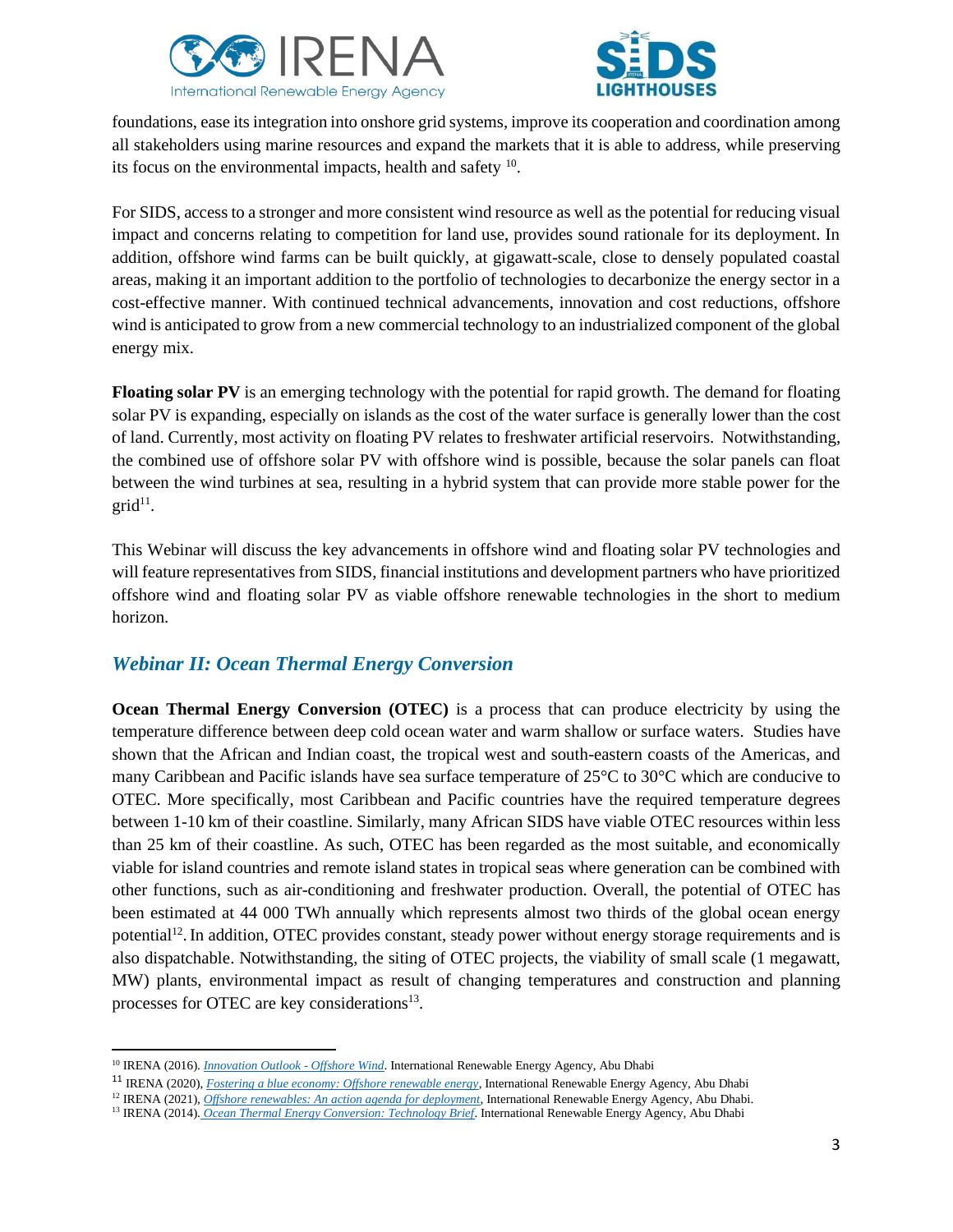



Experiences and best practices from projects in various phases of development will be presented during the Webinar by Governments, project developers and researchers to provide an understanding of OTEC system designs, technical innovation in the field of OTEC, findings of feasibility studies and applications in the tourism sector, as well as other sustainable water use and food production opportunities.

# *Webinar III: Wave Energy and Tidal Energy*

**Wave energy** utilizes the movement of waves to drive an electric generator. It is less mature compared to other ocean technologies and is at a scale testing to demonstration stage with several wave energy technology concepts under development according to varied wave conditions. Consequently, there is a lack of industrial cohesion and limited supply chains for the variety of components required<sup>14</sup>. In general, wave energy converters are currently following two parallel paths: one aimed at the deployment of largescale devices above 1 MW and eventually arrays of these, and the other aimed at purpose built smaller full-scale devices for specific offshore applications such as providing power to offshore platforms or pumping water to shore for desalination.

For SIDS, wave energy has potential particularly due to the consistency of the resource. Overall, the potential of wave energy has been estimated at 29 500 TWh per year<sup>15</sup>. While large scale commercial application of wave energy technology is not commercially viable, there is an opportunity for SIDS to facilitate deployment testing and research of wave energy devices.

**Tidal Energy** technologies refer to those which harnesses the potential energy difference in water levels (tidal range) or incoming and outgoing water (tidal current). These technologies face various deployment challenges with several technologies under investigation. Tidal energy potential increases with the range, but it can only be harnessed in a limited number of countries that possess the necessary resources. Due to the geographical limitation, the theoretical potential of tidal energy is the smallest of any ocean energy technology with much lower potentials than solar or wind. Despite this, its main advantage is that tides are not influenced by weather but by cyclical constellations and can therefore be predicted well in advance for the short and long term<sup>16</sup>.

This Webinar will explain the status of wave and tidal technologies, the suitability of various types of wave and tidal energy technologies in the Atlantic Ocean, Indian Ocean and South China Sea (AIS), Caribbean and Pacific Region and potential applications in SIDS.

#### **Objectives**

The aim of the Webinar Series is to:

1. To promote offshore renewable energy development in SIDS, including ocean energy through the sharing of global, regional and national experiences, best practices and lessons learned on various offshore energy technologies.

<sup>14</sup> IRENA (2014). *[Wave Energy Technology Brief](https://www.irena.org/-/media/Files/IRENA/Agency/Publication/2014/Wave-Energy_V4_web.pdf)*. International Renewable Energy Agency, Abu Dhabi

<sup>15</sup> IRENA (2021), *[Offshore renewables: An action agenda for deployment](https://irena.org/publications/2021/Jul/Offshore-Renewables-An-Action-Agenda-for-Deployment)*, International Renewable Energy Agency, Abu Dhabi..

<sup>16</sup> IRENA (2020), *[Innovation outlook: Ocean energy technologies](https://www.irena.org/publications/2020/Dec/Innovation-Outlook-Ocean-Energy-Technologies)*, International Renewable Energy Agency, Abu Dhabi.